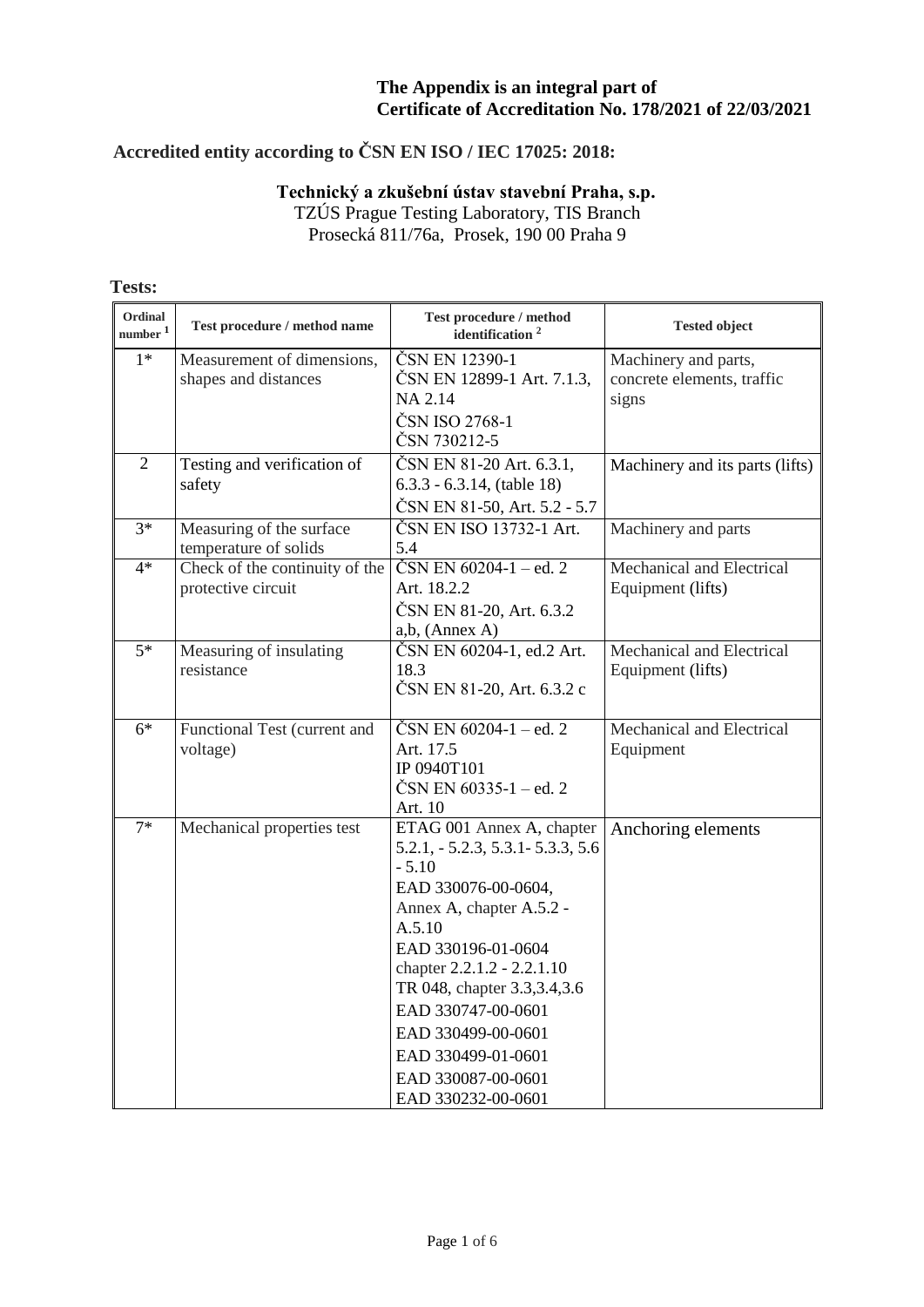# **Accredited entity according to ČSN EN ISO / IEC 17025: 2018:**

# **Technický a zkušební ústav stavební Praha, s.p.**

TZÚS Prague Testing Laboratory, TIS Branch Prosecká 811/76a, Prosek, 190 00 Praha 9

| Ordinal<br>number <sup>1</sup> | Test procedure / method name | Test procedure / method<br>identification $2$ | <b>Tested object</b>                          |
|--------------------------------|------------------------------|-----------------------------------------------|-----------------------------------------------|
| $8*$                           | Mechanical properties test   | ETAG 006:2000 Annex D,<br>D.2.1, D.2.2        | Plastic anchors                               |
|                                |                              | EAD 330196-01-0604,                           |                                               |
|                                |                              | chapter 2.2.1.2, - 2.2.1.10                   |                                               |
|                                |                              | EAD 030351-00-0402                            |                                               |
|                                |                              | Annex 2                                       |                                               |
|                                |                              | ETAG 020 Annex A, chapter                     |                                               |
|                                |                              | 5.2, 5.3, 5.4, 5.5, 5.6, 5.7, 5.8             |                                               |
|                                |                              | TR025, chapter 4                              |                                               |
|                                |                              | TR026, chapter 3                              |                                               |
| $9*$                           | Watertightness test          | ČSN 75 0905                                   | Tanks and reservoirs (e.g.                    |
|                                |                              | ČSN EN 12050-2:2002, Art.<br>8.5              | septic tanks, wastewater<br>treatment plants) |
|                                |                              | EN 12050-2:2000, Art. 8.5                     |                                               |
|                                |                              | ČSN EN 12050-2, ed. 2, Art. 5                 |                                               |
|                                |                              | EN 12050-2 ed. 2, Art. 5                      |                                               |
|                                |                              | ČSN EN 12566-1:2001,                          |                                               |
|                                |                              | Annex A, Art. A.2.1                           |                                               |
|                                |                              | ČSN EN 12566-1 ed. 2,                         |                                               |
|                                |                              | Annex A, Art. A.2.1                           |                                               |
|                                |                              | EN 12566-1:2000, Annex A,                     |                                               |
|                                |                              | Art. A.2.1                                    |                                               |
|                                |                              | ČSN EN 12566-1 ed.2,                          |                                               |
|                                |                              | Annex A, Art. A.2.1                           |                                               |
|                                |                              | ČSN EN 12566-3+A1:2009,                       |                                               |
|                                |                              | Annex A, Art. A.2                             |                                               |
|                                |                              | EN 12566-3+A1:2009,<br>Annex A, Art. A.2      |                                               |
|                                |                              | ČSN EN 12566-3+A2:2014                        |                                               |
|                                |                              | Annex A, Art. A.2                             |                                               |
|                                |                              | EN 12566-3+A2:2013                            |                                               |
|                                |                              | Annex A, Art. A.2                             |                                               |
|                                |                              | ČSN EN 12566-3, Annex A,                      |                                               |
|                                |                              | Art. A.2                                      |                                               |
| $10*$                          | <b>Impact Tests</b>          | ČSN EN 12767                                  | Restraint systems, supporting                 |
|                                |                              | ČSN EN 1317-1<br>ČSN EN 1317-2                | structures                                    |
|                                |                              | ČSN EN 1317-3                                 |                                               |
|                                |                              | ČSN P ENV 1317-4                              |                                               |
|                                |                              | TNI CEN/TR 1317-6:2012                        |                                               |
|                                |                              | prEN 1317-7                                   |                                               |
|                                |                              | <b>CEN/TR 16949</b>                           |                                               |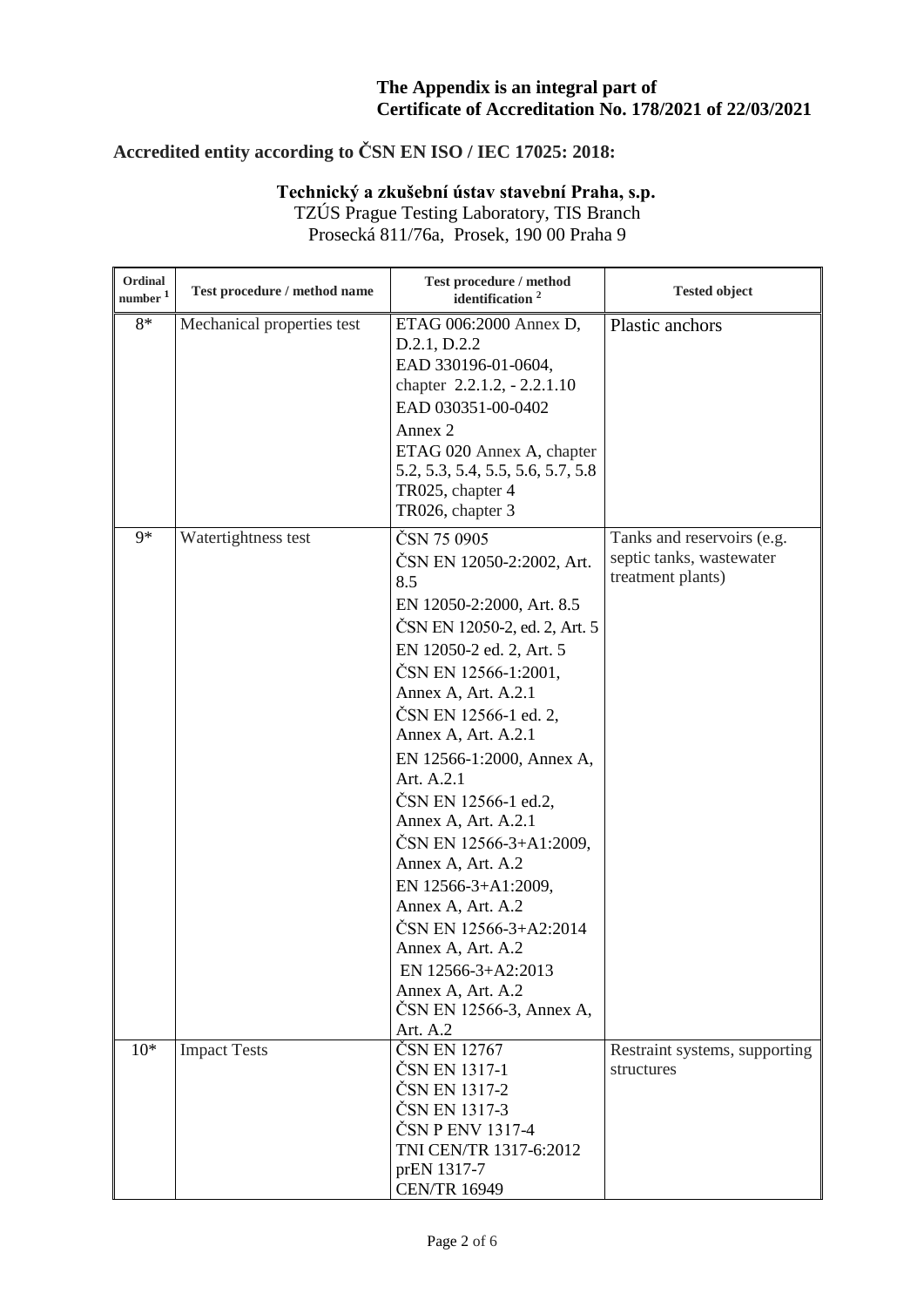# **Accredited entity according to ČSN EN ISO / IEC 17025: 2018:**

### **Technický a zkušební ústav stavební Praha, s.p.** TZÚS Prague Testing Laboratory, TIS Branch

Prosecká 811/76a, Prosek, 190 00 Praha 9

| Ordinal<br>number <sup>1</sup> | Test procedure / method name   | Test procedure / method<br>identification <sup>2</sup> | <b>Tested object</b>           |
|--------------------------------|--------------------------------|--------------------------------------------------------|--------------------------------|
| $11*$                          | <b>Load Test</b>               | ČSN EN 12899-1, Art. 5.4.4                             | Traffic sign                   |
|                                |                                | EN 12899-1, Art. 5.4.4                                 |                                |
| $12*$                          | Colour by day and luminance    | ČSN EN 12899-1, Art.                                   | Traffic sign, delineator posts |
|                                | factor test                    | 4.1.1.3                                                | (retroreflectors), road studs  |
|                                |                                | EN 12899-1, Art 4.1.1.3                                |                                |
|                                |                                | ČSN EN 1463-1                                          |                                |
|                                |                                | ČSN EN 12899-3 Art. 6.3.1,                             |                                |
|                                |                                | 6.3.2, 7.3.1, 7.3.2.1                                  |                                |
|                                |                                | EN 12899-3 Art. 6.3.1, 6.3.2,                          |                                |
| $13*$                          | Coefficient of retroreflection | 7.3.1, 7.3.2.1<br>ČSN EN 12899-1, Art.                 | Traffic sign                   |
|                                | RA test                        | 4.1.1.4                                                |                                |
|                                |                                | EN 12899-1, Art. 4.1.1.4                               |                                |
|                                |                                | ČSN EN 12899-3 Art.                                    |                                |
|                                |                                | 6.3.2.3, 7.3.2.3                                       |                                |
|                                |                                | EN 12899-3 Art. 6.3.2.3,                               |                                |
|                                |                                | 7.3.2.3                                                |                                |
| $14*$                          | Durability test                | ČSN EN 12899-1,                                        | Traffic sign                   |
|                                |                                | Art. 4.1.1.5.1, 4.1.1.5.2                              |                                |
|                                |                                | EN 12899-1,                                            |                                |
|                                |                                | Art. 4.1.1.5.1, 4.1.1.5.2                              |                                |
| $15*$                          | Resistance to impact test      | ČSN EN 12899-1, Art. 4.1.2                             | Traffic sign                   |
|                                |                                | EN 12899-1, Art. 4.1.2                                 |                                |
| 16                             | Physical properties test       | ČSN EN 1337-3, Annex F,                                | Structural bearings            |
|                                |                                | G, H, I, J, K, M                                       |                                |
|                                |                                | ČSN EN 1337-5, Annex B,<br>D, E                        |                                |
|                                |                                | EN 15129, Art. 8.2.1.2.6-                              |                                |
|                                |                                | 8.2.1.2.8 a Art. 8.3.4.1.2-                            |                                |
|                                |                                | 8.3.4.1.3                                              |                                |
| $17*$                          | Resistance to static load test | EAD 160004-00-0301,                                    | Post - Tensioning Systems      |
|                                |                                | Annex C.2                                              |                                |
|                                |                                | ČSN P 74 2871, Art. 4.6.1                              |                                |
|                                |                                | ČSN EN 13391, Art. 4.2.1                               |                                |
| 18*                            | Load transfer to the structure | EAD 160004-00-0301,                                    | Post - Tensioning Systems      |
|                                | test                           | Annex C.4                                              |                                |
|                                |                                | ČSN P 74 2871, Art. 4.6.3                              |                                |
|                                |                                | ČSN EN 13391, Art. 4.2.3                               |                                |
|                                |                                | ČSN EN 12966-1+A1:2010                                 |                                |
|                                |                                | Art. 9.2.3, table 13, table 18                         | Variable message traffic       |
| 19                             | Thermal and mechanical tests   | Ab, Bb, Nb.                                            | signs                          |
|                                |                                | ČSN EN 12966, Art. 5.4.3,                              |                                |
|                                |                                | table 18, table 23 Ab, Bb, Nb.                         |                                |
|                                |                                |                                                        |                                |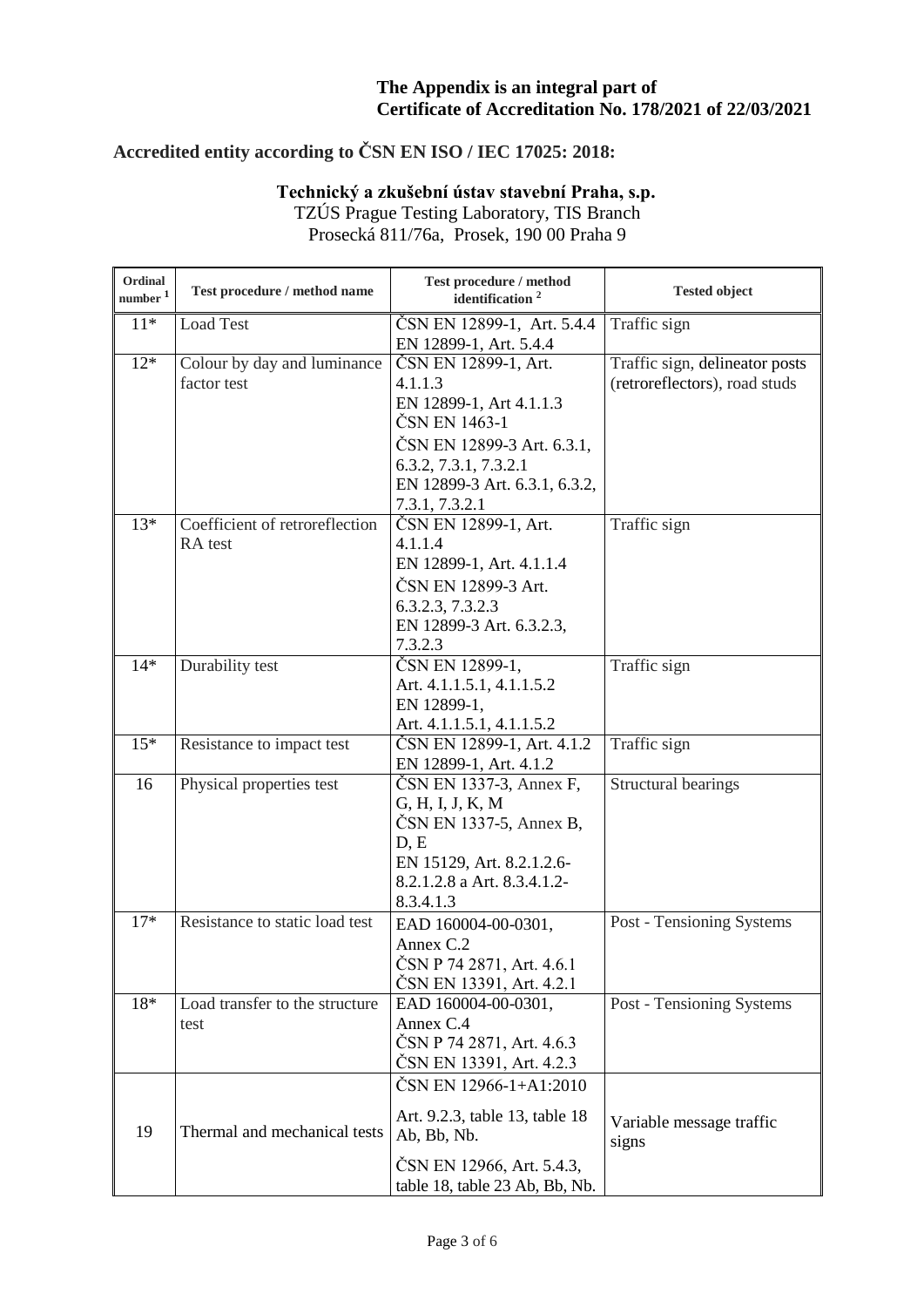# **Accredited entity according to ČSN EN ISO / IEC 17025: 2018:**

### **Technický a zkušební ústav stavební Praha, s.p.**

TZÚS Prague Testing Laboratory, TIS Branch Prosecká 811/76a, Prosek, 190 00 Praha 9

| Ordinal<br>number <sup>1</sup> | Test procedure / method name                         | Test procedure / method<br>identification <sup>2</sup>                                                                                                                | <b>Tested object</b>                                |
|--------------------------------|------------------------------------------------------|-----------------------------------------------------------------------------------------------------------------------------------------------------------------------|-----------------------------------------------------|
| 20                             | Reserved                                             |                                                                                                                                                                       |                                                     |
| $21*$                          | Cable duct injection test                            | EAD 160004-00-0301<br>Annex C.6.2<br>ČSN P 74 2871, Art. 4.6.6<br>ČSN EN 13391, Art. 5.4                                                                              | Post - Tensioning Systems                           |
| $22*$                          | Leak tightness test                                  | EAD 160004-00-0301,<br>Annex C.6.1<br>ČSN P 74 2871, Art. 4.6.6<br>ČSN EN 13391, Art. 5.4                                                                             | Post - Tensioning Systems                           |
| $23*$                          | Security apertures test                              | ČSN EN 12605:2001<br>Art. 5.1.2, 5.3.2, 5.4.2, 5.4.3<br>ČSN EN 12604, Art.5,<br>Annex A                                                                               | Gates                                               |
| $24*$                          | Operating force test                                 | ČSN EN 12445:2001,<br>Art. 4.1.1.4, 5, 7<br>$\text{ČSN}$ EN 12453 Annex C, D                                                                                          | Gates                                               |
| $25*$                          | Power for manual control test                        | ČSN EN 12605:2001 Art.<br>5.1.5.2<br>ČSN EN 12604, Art. 4.4                                                                                                           | Gates                                               |
| $26*$                          | Test of nominal size                                 | ČSN EN 12566-1:2001,<br>Annex A, Art. A1<br>ČSN EN 12566-1 ed. 2,<br>Annex A, Art. A.1<br>EN 12566-1:2000, Annex A,<br>Art. $A.1$<br>EN 12566-1, Annex A, Art.<br>A.1 | Tanks (e.g. septic,<br>wastewater treatment plants) |
| 27                             | Vertical load carrying<br>capacity test              | ČSN EN 13146-10, Art. 7                                                                                                                                               | Filled elements fixing<br>sleepers                  |
| 28                             | Determination of static<br>stiffness                 | ČSN EN 13146-9 Art. 6.1.3                                                                                                                                             | Pad under the rail heel                             |
| 29                             | Determination of longitudinal<br>rail restraint      | ČSN EN 13146-1, Art. 7                                                                                                                                                | System fastening the rail                           |
| 30                             | Measurement of the effect of<br>repeated load        | ČSN EN 13146-4 Art. 7<br>ČSN EN 13146-7 Art. 7<br>ČSN EN 13146-1 Art. 7<br>ČSN EN 13146-9 Art. 7                                                                      | System fastening the rail                           |
| 31                             | Low-frequency dynamic kits<br>fastening test         | ČSN EN 13146-9 Art. 7.2                                                                                                                                               | System fastening the rail                           |
| 32                             | Determination of low-<br>frequency dynamic stiffness | ČSN EN 13146-9, Art. 6.2                                                                                                                                              | Pad under the rail heel                             |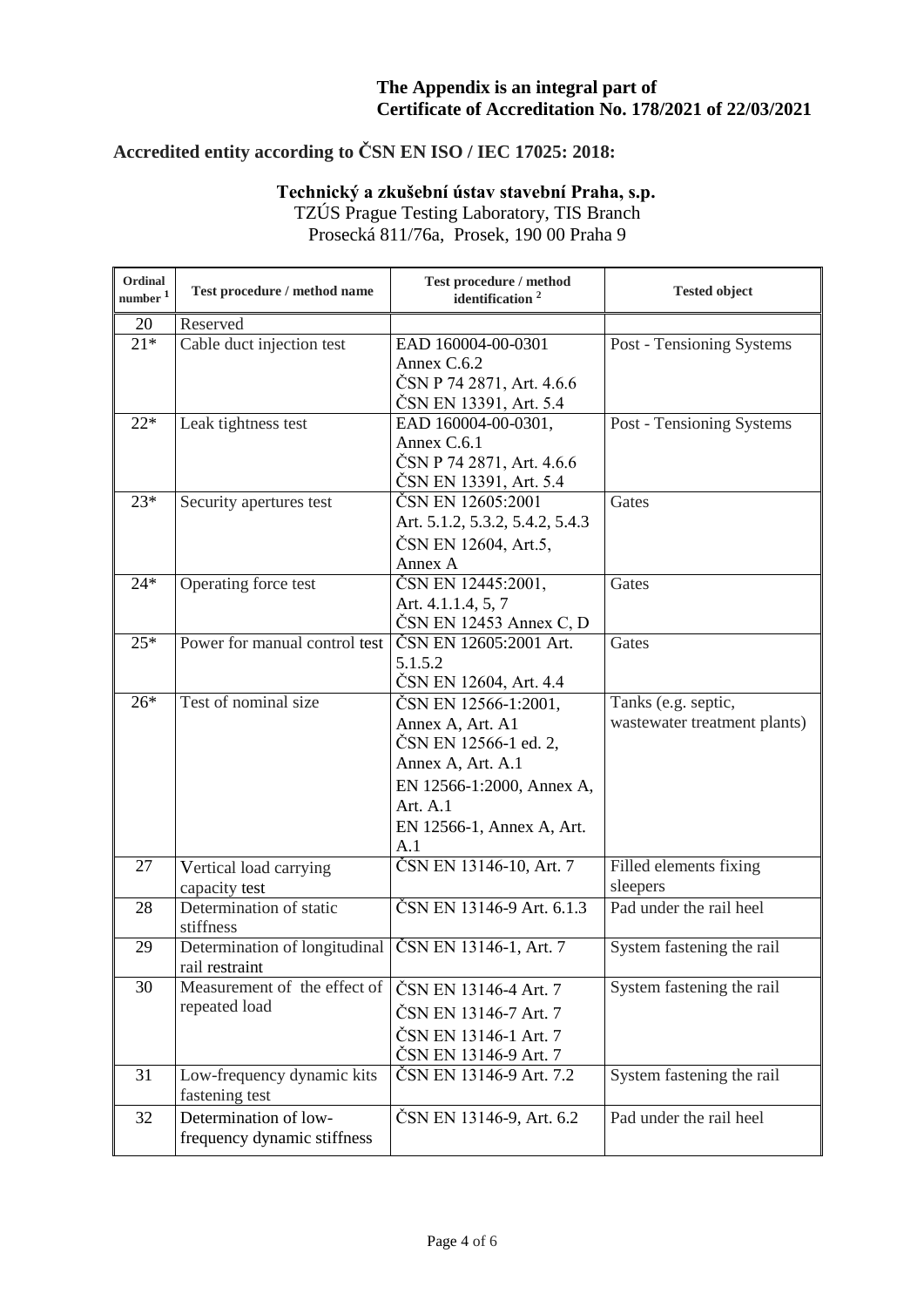# **Accredited entity according to ČSN EN ISO / IEC 17025: 2018:**

# **Technický a zkušební ústav stavební Praha, s.p.**

TZÚS Prague Testing Laboratory, TIS Branch Prosecká 811/76a, Prosek, 190 00 Praha 9

| Ordinal<br>number <sup>1</sup> | Test procedure / method name  | Test procedure / method<br>identification <sup>2</sup>                  | <b>Tested object</b>                                                                                          |
|--------------------------------|-------------------------------|-------------------------------------------------------------------------|---------------------------------------------------------------------------------------------------------------|
| 33                             | Measurement of structural     | ČSN EN 12368:2007                                                       | Signals - equipment and                                                                                       |
|                                | properties                    | cl. 7, table 9, table 12 Bb, Nb.                                        | accessories                                                                                                   |
|                                |                               | ČSN EN 12368, ed.2                                                      |                                                                                                               |
|                                |                               | cl. 7, table 8, table 11 Bb, Nb                                         |                                                                                                               |
| $34*$                          | Surface roughness test        | ČSN EN ISO 4287<br><b>User Manual Surftest SJ201</b><br>ČSN EN ISO 4288 | Mechanical and structural<br>components (e.g. Parts of<br>bridge bearings, thrust plate,<br>flat plate, etc.) |
| $35*$                          | Measurement of the thickness  | ČSN EN ISO 1461, Art.                                                   | Mechanical and structural                                                                                     |
|                                | of surface coatings and       | 6.2.2, 6.2.3                                                            | components (e.g. Bridge                                                                                       |
|                                | metallisation                 | ČSN EN ISO 2808, Art.                                                   | bearings, traffic signs,                                                                                      |
|                                |                               | 5.5.6, 5.5.87 (Method 7B2,<br>7C)                                       | auxiliary structures, etc.)                                                                                   |
| $36*$                          | Mechanical tests              | $\text{ČSN}$ EN 40-6                                                    | Lighting columns                                                                                              |
|                                |                               | ČSN EN 40-3-2                                                           |                                                                                                               |
| 37                             | Reserved                      |                                                                         |                                                                                                               |
| 38*                            | Steel tensile test            | ČSN EN ISO 6892-1                                                       | Bars, wires, ropes, etc.                                                                                      |
| 39*                            | Load capacity test            | EAD 160004-00-0301,                                                     | Tensile element                                                                                               |
|                                |                               | Annex C.7                                                               |                                                                                                               |
|                                |                               | ČSN EN ISO 15630-3 Art. 5                                               |                                                                                                               |
|                                |                               | ČSN EN ISO 6892-1, Art. 5                                               |                                                                                                               |
| 40                             | Wind load test (static        | ČSN EN 12899-3, Art.                                                    | Delineator posts                                                                                              |
|                                | requirements)                 | 7.4.1.1                                                                 |                                                                                                               |
|                                |                               | EN 12899-3, Art. 7.4.1.1                                                |                                                                                                               |
| 41                             | Resistance to dynamic impact  | ČSN EN 12899-3, Art.                                                    | Delineator posts                                                                                              |
|                                | test                          | 6.4.1.3, 7.4.1.2, 7.4.1.3,<br>7.4.1.4                                   |                                                                                                               |
|                                |                               | EN 12899-3, Art. 6.4.1.3,                                               |                                                                                                               |
|                                |                               | 7.4.1.2, 7.4.1.3, 7.4.1.4                                               |                                                                                                               |
| 42                             | Resistance to dynamic impact  | ČSN EN 12899-3,                                                         | Retroreflectors of delineator                                                                                 |
|                                | test                          | Art.7.4.2.2, 6.4.2.1                                                    | posts                                                                                                         |
|                                |                               | EN 12899-3, Art. 7.4.2.2,                                               |                                                                                                               |
|                                |                               | 6.4.2.1                                                                 |                                                                                                               |
| 43                             | Resistance to weathering test | ČSN EN 12899-3,                                                         | Retroreflectors of delineator                                                                                 |
|                                |                               | Art.7.4.2.5, 6.4.2.4                                                    | posts                                                                                                         |
|                                |                               | EN 12899-3, Art. 7.4.2.5,                                               |                                                                                                               |
|                                |                               | 6.4.2.4                                                                 |                                                                                                               |
| 44                             | Resistance to water test      | ČSN EN 12899-3,                                                         | Retroreflectors of delineator                                                                                 |
|                                |                               | Art. 6.4.2.1, 7.4.2.4                                                   | posts                                                                                                         |
|                                |                               | EN 12899-3,                                                             |                                                                                                               |
|                                |                               | Art. 6.4.2.1, 7.4.2.4                                                   |                                                                                                               |